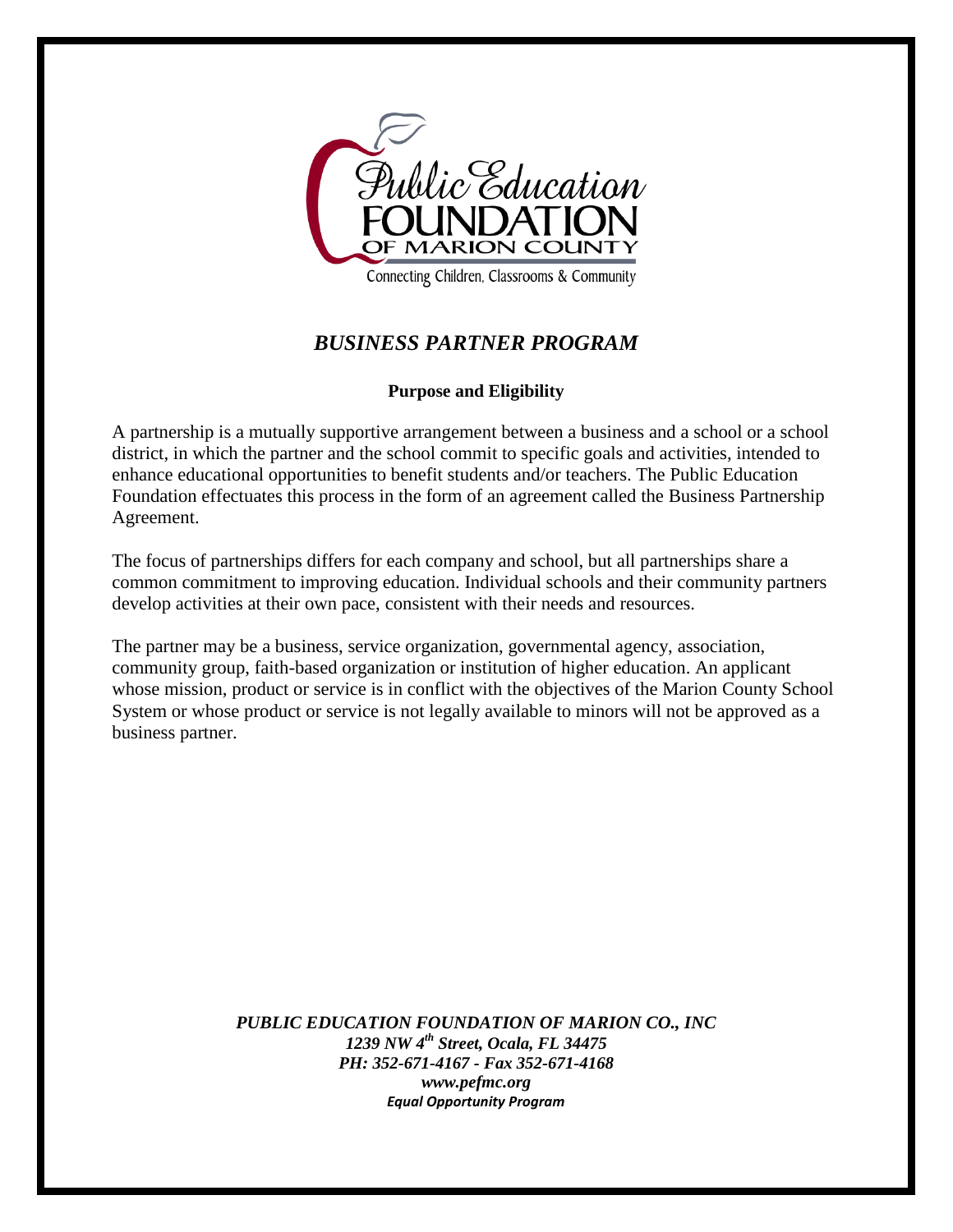

Connecting Children, Classrooms & Community

## *BUSINESS PARTNER PROGRAM* **Business Interaction with School**

Each school offers a variety of opportunities for your business or organization to be involved in meaningful partnerships that are mutually beneficial. There are numerous opportunities to support short-term, one-time, and ongoing projects. Your contribution of time, financial support and in-kind assistance ensures students are provided the resources needed to fully realize their educational potential. Here are a few examples of "manageable, repeatable, meaningful" partner activities.

## **Student Assistance**

- · Tutor, mentor, read to students
- · Serve as guest speakers, when appropriate, on career days
- · Provide incentives for students who have improved attendance, academics, and behavior.
- · Sponsor contests for reading, math, art, etc.
- · Sponsor a field trip, special program, school club, or needy family at holiday times
- · Provide career shadowing and job rotation for students, teachers, and administrators through school based vocational programs
- · Provide student apprenticeships through school-based vocational programs
- · Develop student internships through school-based vocational programs
- · Provide display space for student art, poetry, etc.
- · Target certain student populations to foster student success

## **Teacher/ School Assistance**

- · Provide access to technology and equipment needed to enhance curriculum
- · Donate used equipment or surplus materials for curriculum
- · Provide and/or support professional development activities to teachers
- · Participate in school events as judges and emcee's for school events
- · Support school fund-raising activities
- · Serve on a school advisory council (SAC) or task force
- · Provide recognition of teacher, student, and school achievements
- · Underwrite school initiatives
- · Write a letter to the editor regarding positive involvement with your school

## **All interactions between schools and business partners need to be in keeping with:**

- · Board policy 3.70 and 9.40 which addresses solicitation and advertising in our schools
- · Administrative Procedures for Volunteers

*PUBLIC EDUCATION FOUNDATION OF MARION CO., INC 1239 NW 4th Street, Ocala, FL 34475 PH: 352-671-4167 - Fax 352-671-4168 www.pefmc.org Equal Opportunity Program*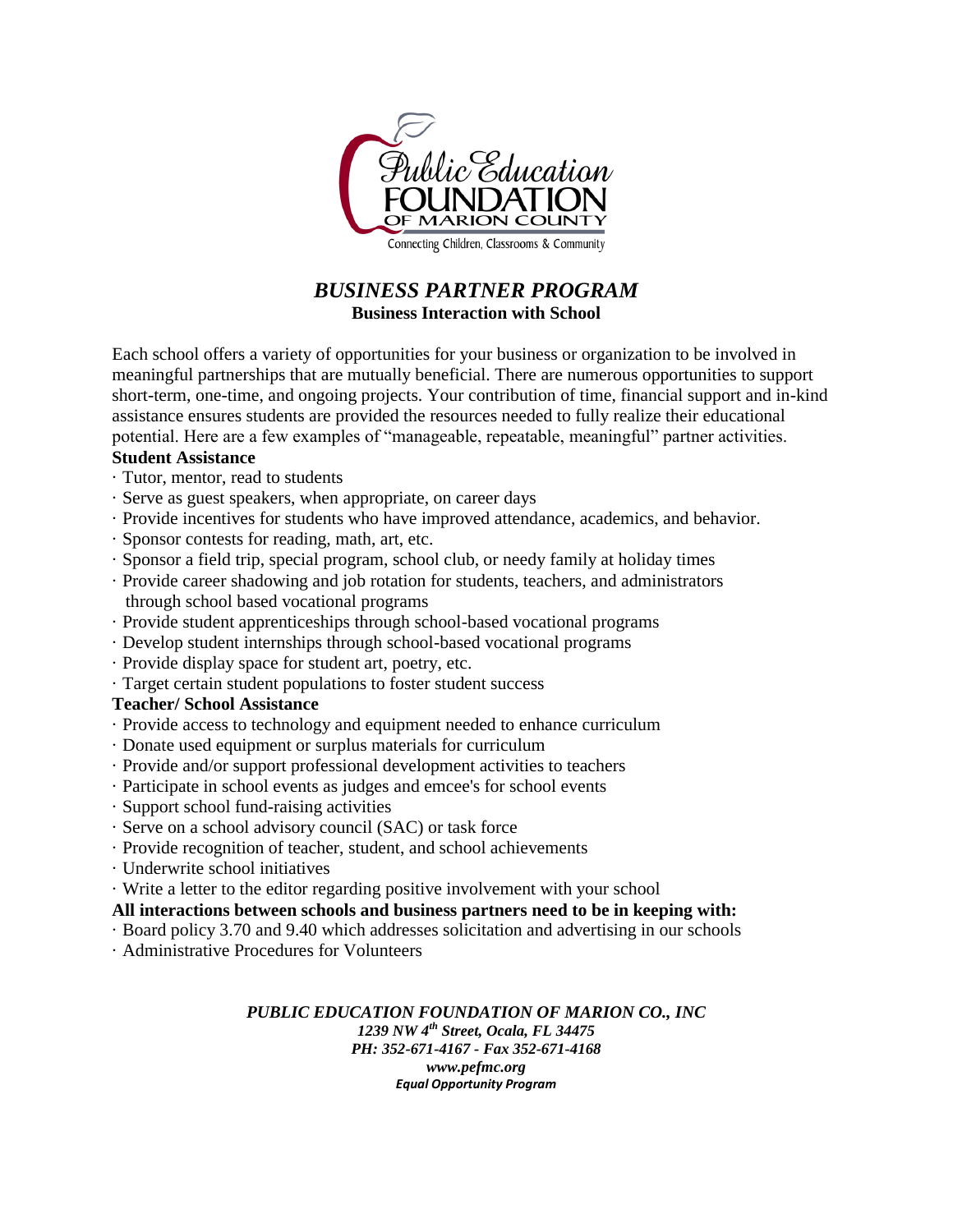

# *Business Partner Program*

# **Business Partner Recognition**

### **Public Education Foundation: In appreciation the Foundation will provide the following:**

- · Business Partner is introduced at a school board meeting and receives a plaque
- · Recognition on the Foundation website
- · Recognition in Golden Apple program
- · Two tickets to annual Golden Apple recognition event
- · Business listed in the annual report

#### **School based: In appreciation the school may provide the following:**

- · Business Partner's logo on school newsletter
- · Invitation to school events
- · Invitation to participate on School Advisory Council
- · Have students and teachers interact with the business --visit, send special cards or pictures, etc.

#### **Optional signage to be provided by the business partner**:

**Exterior:** a sign with the business partner name may be affixed to or placed adjacent to the school's existing exterior sign and will measure no more than 2' high by 4' long. **Interior:** signage or banner of no more than 1' x 2', horizontal or vertical, for interior display (i.e., office, cafeteria, school events)

> *PUBLIC EDUCATION FOUNDATION OF MARION CO., INC 1239 NW 4th Street, Ocala, FL 34475 PH: 352-671-4167 - Fax 352-671-4168 www.pefmc.org Equal Opportunity Program*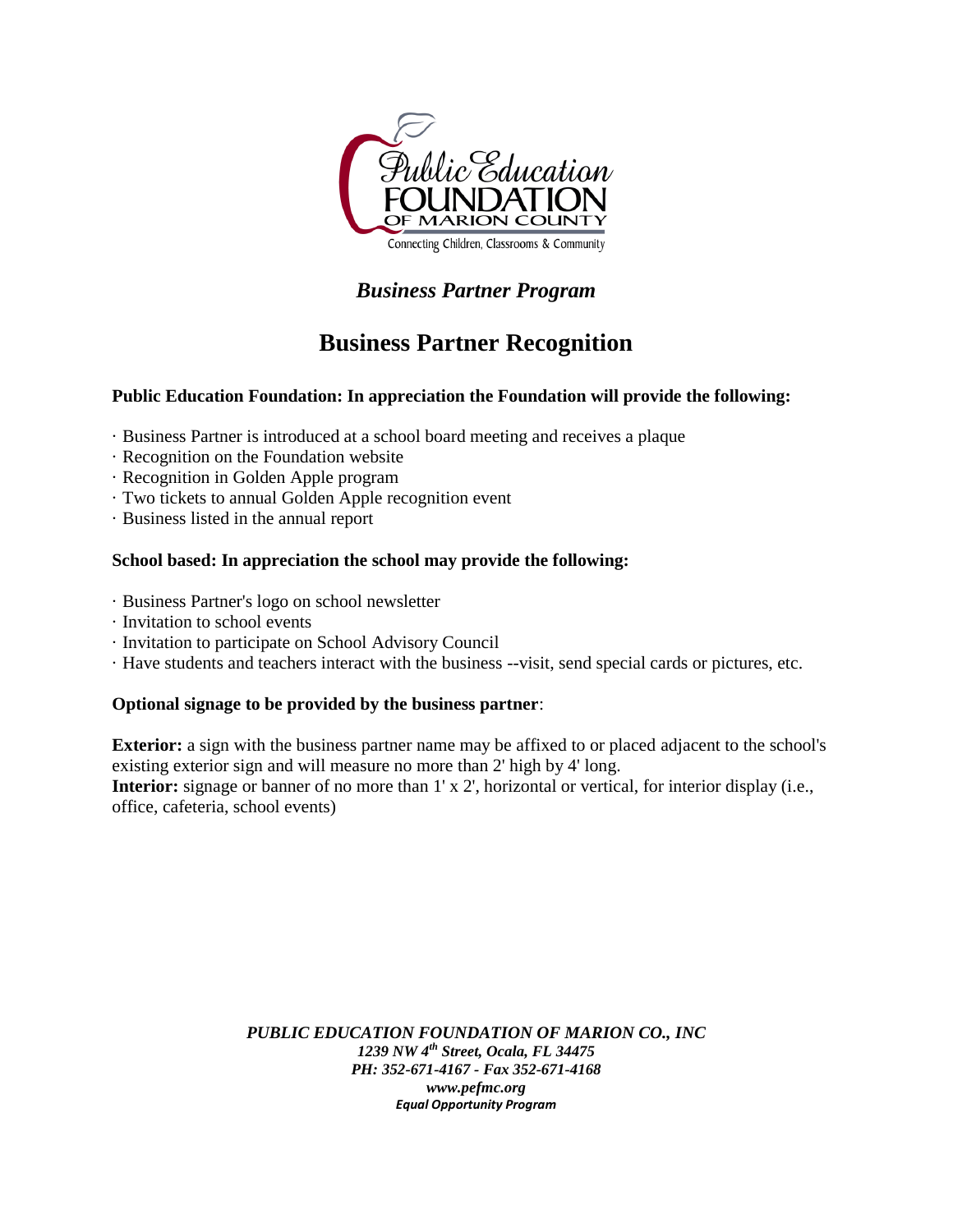

# *Business Partner Program*

## *Marion County Public Schools Administrative Procedures for Volunteers*

- 1. The District prohibits discrimination on the basis of religion against any group or individual desiring to volunteer in Marion County Schools.
- 2. Volunteers must maintain strict neutrality regarding religion while performing volunteer work for the schools.
- 3. Volunteers are prohibited from engaging in proselytizing activities or recruiting activities of any type on school grounds or in conjunction with any school activity, and must strictly follow directions given them by school officials.
- 4. Religious apparel is permissible if it is required by a person's religion, is part of the person's ordinary work dress and would not be disruptive of the school environment and does not contain a proselytizing message.
- 5. Volunteers, including those from religious organizations, serving in the schools and interacting directly with student's on a regular basis, shall wear a district approved volunteer name tag containing the individual's first and last name, and shall sign a form acknowledging that they understand and will abide by the provisions of this procedure.
- 6. School officials are responsible to monitor the behavior and interactions of volunteers while they are serving in schools or participating in school activities. Volunteers who fail to comply with the provisions of this procedure shall be asked to leave the school or activity. Ultimate responsibility for enforcement of this procedure at the school level rests with the building administrator.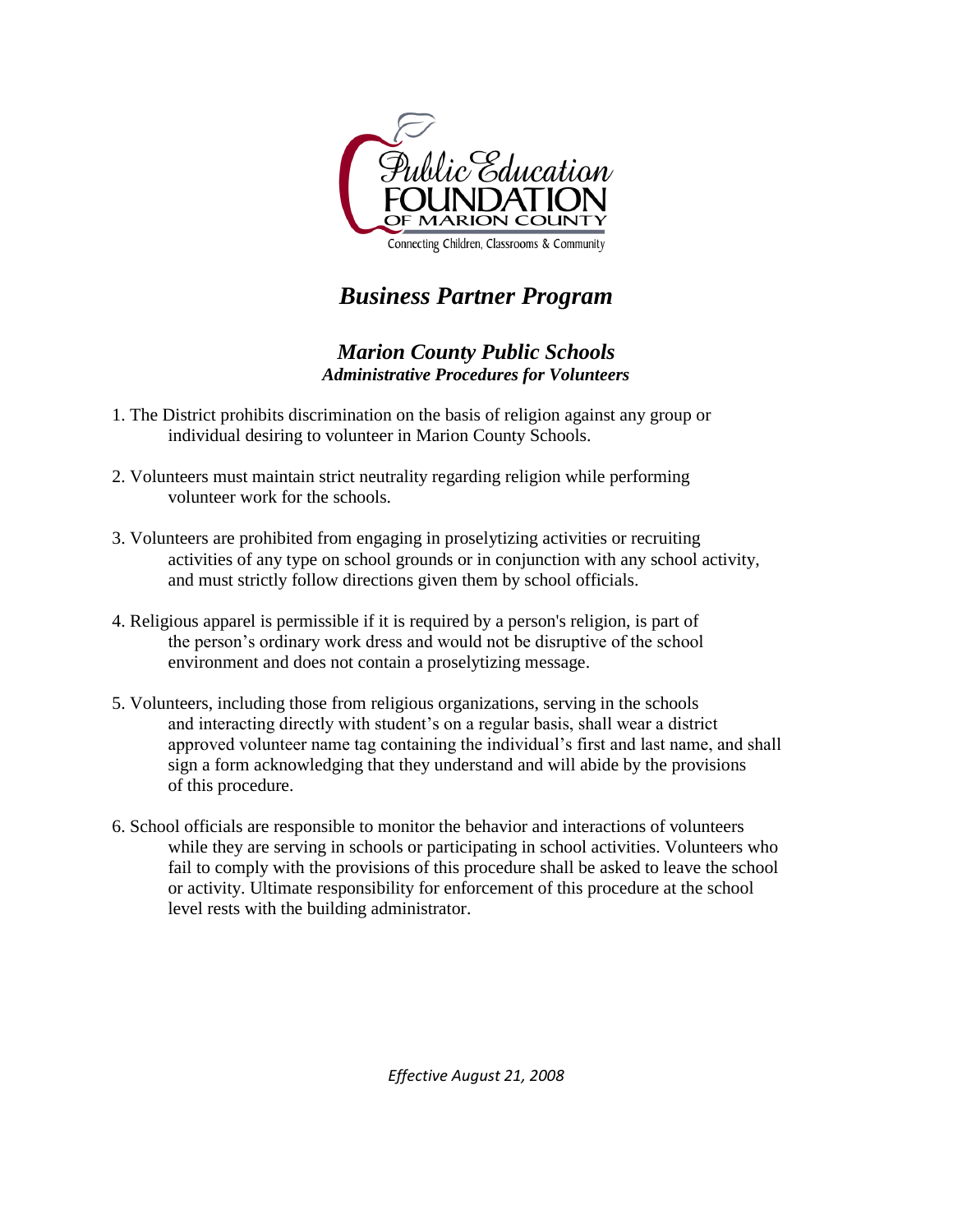

## *BUSINESS PARTNERSHIP PROGRAM* **AGREEMENT**

#### **\$3,000 minimum financial support**

The amount of financial support includes an annual \$500 contribution for the Golden Apple Teacher Recognition program and other teacher retention initiatives sponsored by the Public Education Foundation of Marion County, Inc. This \$500 helps defray the costs of tickets for each school's participants to attend the Golden Apple Event held in February of each year. Those participants include: the teacher of the year and his/her guest, the principal and his/her guest. The business partner also receives 2 tickets to the event. In addition, your contribution enables us to provide a cash award to each school's teacher of the year. Other teacher retention initiatives include; new teacher orientation, professional development, peer mentoring and the Golden Apple Academy.

#### **All financial commitments are to run through the Public Education Foundation of Marion County, Inc.**

The Foundation will send the designated funds to the school. The purpose of using the Foundation as the fiscal agent is to track the amount of business dollars going to our schools. In turn, the Foundation submits the business partnership to the School Board for approval and to be publicly recognized at a School Board meeting. At that time, the business partner and the school each receive a plaque. The business partner is also listed in the Foundation's annual report, which is distributed to all of the school and community supporters of the Foundation. Because the Foundation is a 501(c) 3 non-profit corporation your contribution will be substantiated and can be used as a deduction for tax reporting purposes.

#### **In appreciation of your participation in the Business Partner program the Foundation will provide you with the following:**

- · Two tickets to the Golden Apple recognition event
- · Recognition in Golden Apple program distributed to 400 people
- · Recognition on the Public Education Foundation website
- · Recognition in annual report

#### **Responsibilities:**

- · CEO or designee will meet annually with the Principal to develop an annual partnership plan
- · Participate in the development of the school's School Improvement Plan
- · CEO or designee is encouraged to serve on the School Advisory Council
- · Partner can provide signage for the school-its location to be agreed upon by the principal and business
- · Complete an annual survey for the Public Education Foundation on the activities of the partnership.
	- This survey is used to nominate business partnerships for the Commissioner's Business Recognition.

#### **Awards sponsored by the Florida Department of Education:**

· Sign the initial Business Partnership Agreement and then sign again on an annual basis.

### **This agreement is for three years but is subject to annual renewal if both partners are in agreement.**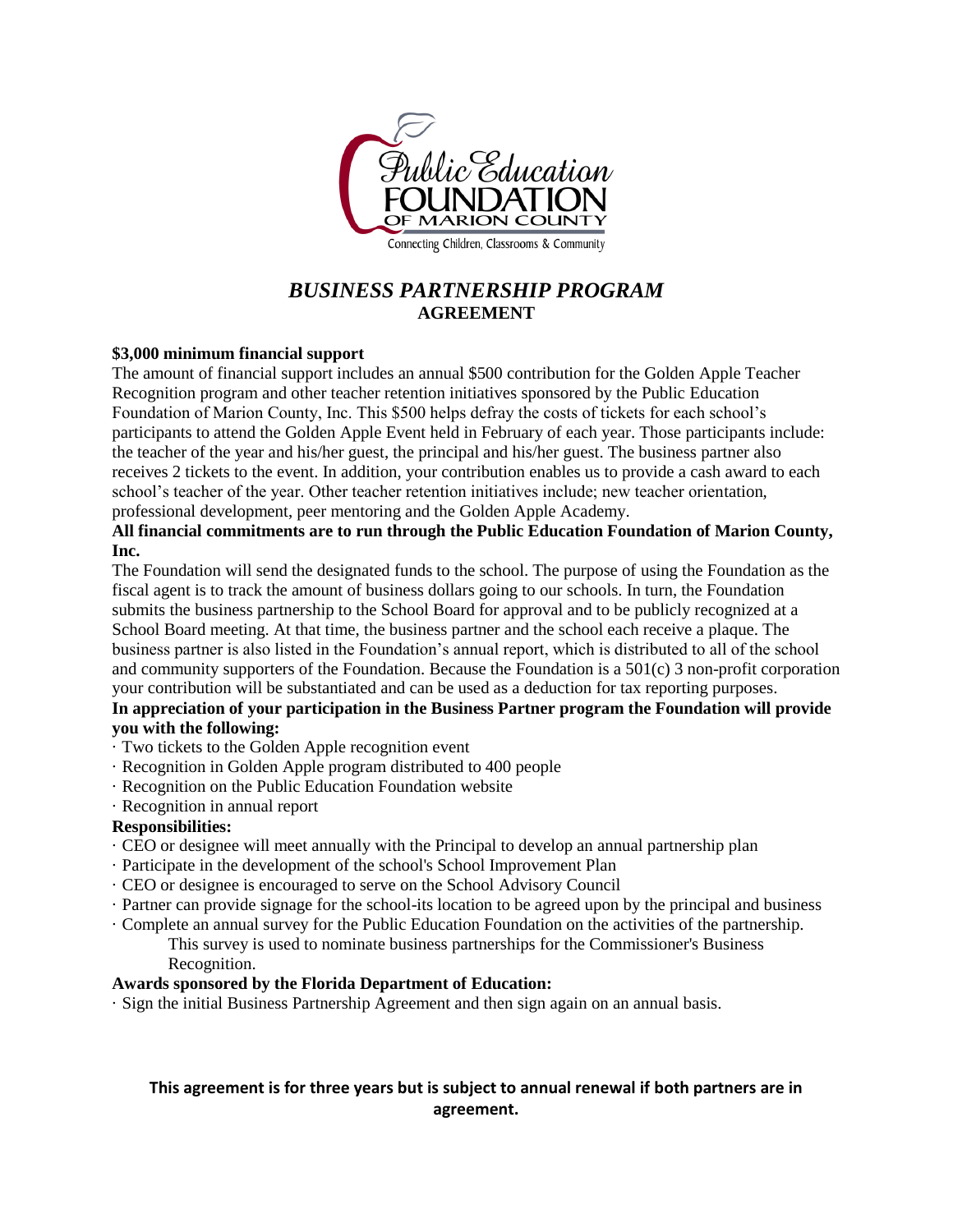**Page 1 of 2 (Please complete and return via mail or fax to address below)**



Connecting Children, Classrooms & Community

## *BUSINESS PARTNERSHIP AGREEMENT*

I have read the expectations listed above for a School/Business Partnership and understand my obligation to the School/Business Partnership for \_\_\_\_\_\_\_\_\_\_\_\_\_\_\_\_\_\_\_\_\_\_\_\_\_\_\_\_\_\_\_\_\_\_\_\_\_\_\_\_\_\_\_\_\_\_\_\_\_\_\_\_\_

\_\_\_\_\_\_\_\_\_\_\_\_\_\_\_\_\_\_\_\_\_\_\_\_\_\_\_\_\_\_\_\_\_\_\_\_\_\_\_\_\_\_\_\_\_\_\_\_\_\_\_\_\_\_\_\_ \_\_\_\_\_\_\_\_\_\_\_\_\_\_\_\_\_\_\_\_\_\_\_\_\_ School Date \_\_\_\_\_\_\_\_\_\_\_\_\_\_\_\_\_\_\_\_\_\_\_\_\_\_\_\_\_\_\_\_\_\_\_\_\_\_\_\_\_\_\_\_ \_\_\_\_\_\_\_\_\_\_\_\_\_\_\_\_\_\_\_\_\_\_\_\_\_\_\_\_\_\_\_\_ Business Partner Name Principal's Name \_\_\_\_\_\_\_\_\_\_\_\_\_\_\_\_\_\_\_\_\_\_\_\_\_\_\_\_\_\_\_\_\_\_\_\_\_\_\_\_\_\_\_\_ \_\_\_\_\_\_\_\_\_\_\_\_\_\_\_\_\_\_\_\_\_\_\_\_\_\_\_\_\_\_\_\_ Business Partner Signature Principal's Signature Principal, please describe how the donation will be used: \_\_\_\_\_\_\_\_\_\_\_\_\_\_\_\_\_\_\_\_\_\_\_\_\_\_\_\_\_\_\_\_\_\_\_\_\_\_\_\_\_\_\_\_\_\_\_\_\_\_\_\_\_\_\_\_\_\_\_\_\_\_\_\_\_\_\_\_\_\_\_\_\_\_\_\_\_\_\_\_\_\_\_\_\_\_\_\_\_\_\_\_\_  $\_$  ,  $\_$  ,  $\_$  ,  $\_$  ,  $\_$  ,  $\_$  ,  $\_$  ,  $\_$  ,  $\_$  ,  $\_$  ,  $\_$  ,  $\_$  ,  $\_$  ,  $\_$  ,  $\_$  ,  $\_$  ,  $\_$  ,  $\_$  ,  $\_$  ,  $\_$  ,  $\_$  ,  $\_$  ,  $\_$  ,  $\_$  ,  $\_$  ,  $\_$  ,  $\_$  ,  $\_$  ,  $\_$  ,  $\_$  ,  $\_$  ,  $\_$  ,  $\_$  ,  $\_$  ,  $\_$  ,  $\_$  ,  $\_$  , **Method of Payment: The total annual financial commitment is \$3000, of which \$500 is retained by the Public Education Foundation to be used for the Golden Apple Recognition program, Golden Apple Academy and other teacher recognition and retention initiatives. Our fiscal year begins** \_\_\_\_\_\_\_\_\_\_\_\_\_\_\_\_\_\_\_\_\_\_\_\_\_ Please invoice me: \_\_\_\_\_\_\_\_\_ Annually in the month of Semiannually in the months of  $\&$ \_\_\_\_\_\_\_\_ Check is included. Make check payable to *Public Education Foundation of Marion Co.*  Charge my: VISA \_\_\_\_ MC \_\_\_\_ AmEx \_\_\_\_ Disc. \_\_\_\_ Expiration date \_\_\_\_\_\_\_\_\_\_  $Card \#$ **Signature Date 2.1 All 2.2 and 2.4 and 2.4 and 2.4 and 2.4 and 2.4 and 2.4 and 2.4 and 2.4 and 2.4 and 2.4 and 2.4 and 2.4 and 2.4 and 2.4 and 2.4 and 2.4 and 2.4 and 2.4 and 2.4 and 2.4 and 2.4 and 2.4 and 2.4 and 2.4 an** This agreement is for three years but is subject to annual renewal if both partners are in agreement. **Sign and return this form via mail or fax to:** *PUBLIC EDUCATION FOUNDATION OF MARION CO., INC 1239 NW 4th Street, Ocala, FL 34475 352-671-4168 www.pefmc.org Equal Opportunity Program*